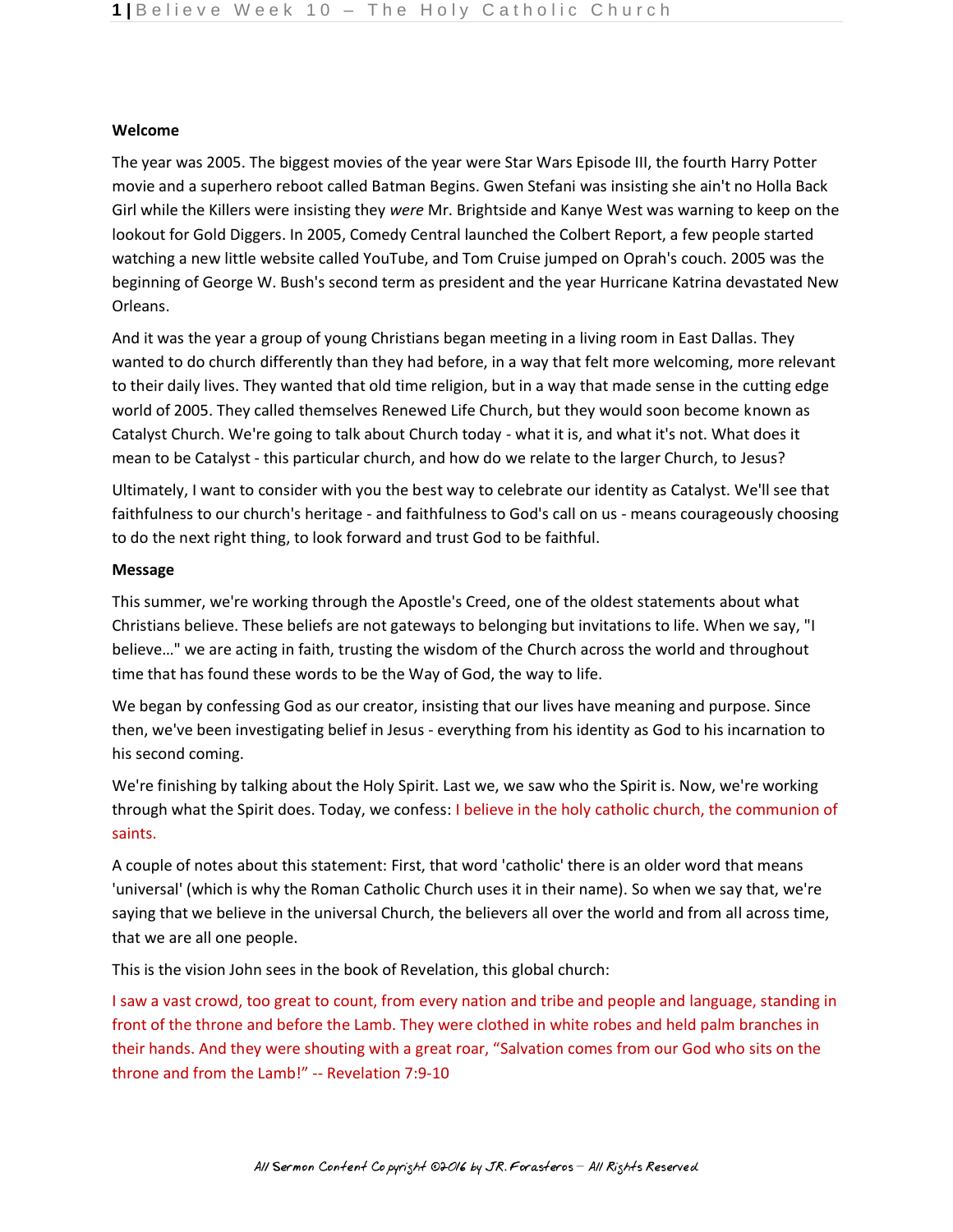To confess this is to confess that we are one, global church. Across denominational lines, across ethnicities and languages and every other barrier we put up. Our little Church is not alone in this world. We're part of a great big movement of God that is global.

It might seem strange to claim that these verses are about the Spirit when they're so clearly about the Church. But the Scriptures are clear again and again that the Church is only the Church when she is gathered, empowered and made alive in the Spirit.

So I want to ask this morning what Church is. When the Spirit gathers us together to be the Body of Christ, what exactly is happening here?

Without even thinking about it, Church for most of us is a building. This particular building, since we're all here. But right away, that doesn't make sense. What about when we're serving at Life Message or in our community events? What about when our C-groups gather in homes? Clearly, 'church' is happening there, but it's not in our building.

When we talk about Catalyst, we're talking about the people (I love that in every We Are Catalyst video, what makes people feel at home here is the people. That's what church is!)

[Scripture Slide 1] That's how the New Testament defines Church: not as a building, but as a group of people. That group began with Jesus' disciples, his closest followers. Turn with me to Matthew 16. If you grabbed one of our Bibles on the way in, it's on page XXXX. And if you don't own a bible, please consider that a gift from us for you to keep and use.

Jesus and his disciples are near a town called Caesarea Philippi, a town in the northern part of Palestine. Jesus takes this opportunity to ask what they're saying about him on social media. Let's take a look, beginning in v13:

When Jesus came to the region of Caesarea Philippi, he asked his disciples, "Who do people say that the Son of Man is?"

"Well," they replied, "some say John the Baptist, some say Elijah, and others say Jeremiah or one of the other prophets."

Then he asked them, "But who do you say I am?"

Simon Peter answered, "You are the Messiah, the Son of the living God."

Jesus replied, "You are blessed, Simon son of John, because my Father in heaven has revealed this to you. You did not learn this from any human being. Now I say to you that you are Peter (which means 'rock'), and upon this rock I will build my church, and all the powers of hell will not conquer it. And I will give you the keys of the Kingdom of Heaven. Whatever you forbid on earth will be forbidden in heaven, and whatever you permit\* on earth will be permitted in heaven."

So Jesus turns from the buzz on the street to his closest followers: What do you guys think? And Peter gets the right answer. He says, You're the Messiah! You're the son of God!

In response to this statement, Jesus declares that he's building his "church" - that word we're so curious about. The Greek word there literally means "the called-out ones". It was used to describe groups of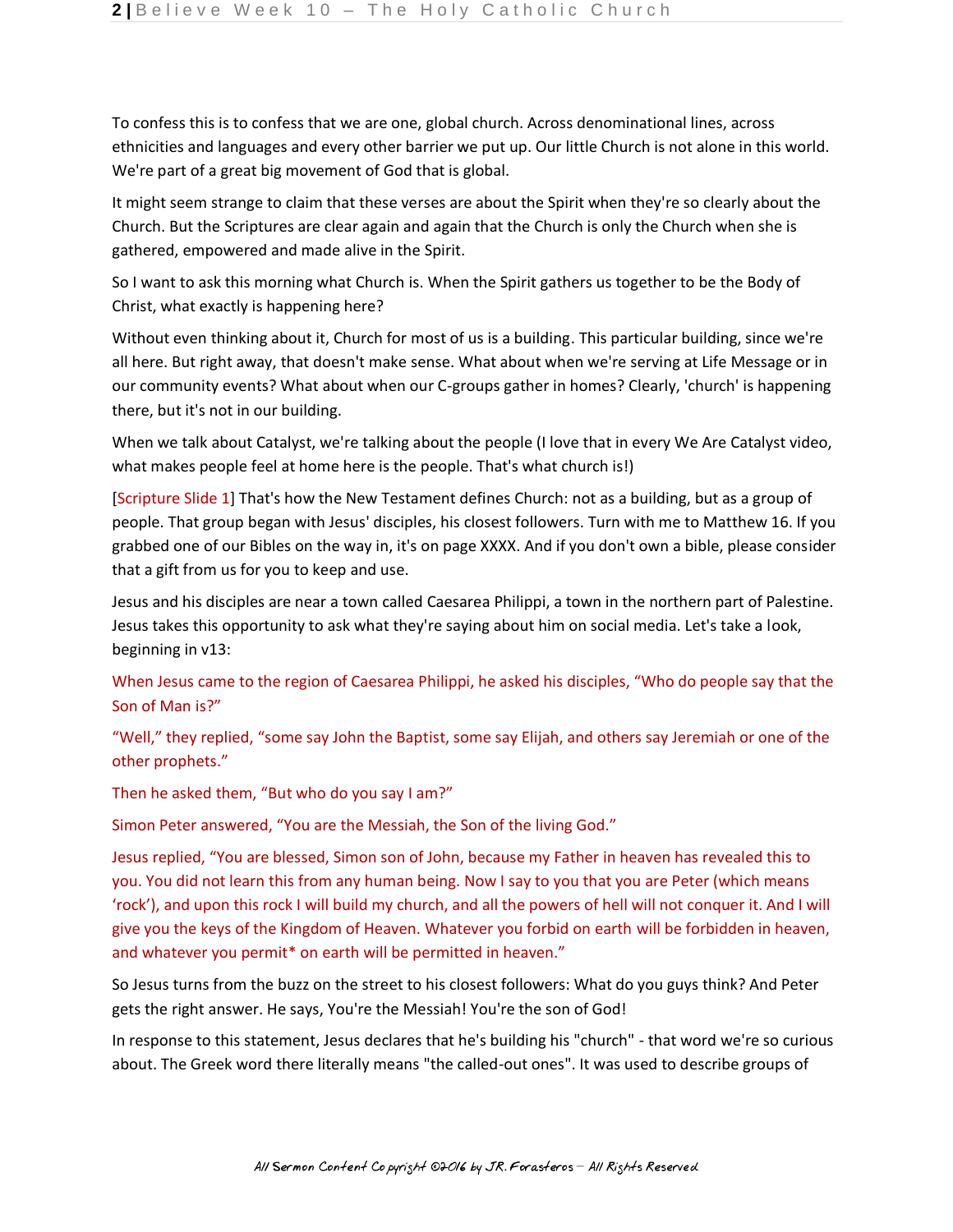people who came together for a particular cause - like we would think of a PTA or Boy Scouts or Rotary group or something like that.

Jesus says, On this confession - that I'm the Messiah and son of God, I'm building an assembly of people. I'm gathering those who "get" this, who understand who I am, together. And this group will be so powerful, so world-changing, that hell itself doesn't stand a chance.

So what does it mean that a guy named Simon son-of-John, whom Jesus nicknamed Rocky, would call Jesus "Messiah"? If we want to understand what the Church is, we need to understand Peter's confession.

To answer that, we need to zoom out and head back in time, get the background of how Peter would've understood the world:

Peter believed God created the world to be a place where we humans lived and worked in partnership with God. We were created to be a picture of God for the world to see (We believe in God the Father Almighty, creator of Heaven and Earth).

But we chose not to follow God, to partner with God. We sinned, and broke creation, broke our own souls. We turned away from God, rejected God's way in favor of our own, limited understanding. And the world suffered. Our relationships with each other suffered. Instead of the life God intended, we knew death.

But God didn't abandon us. God came to a man named Abraham and struck an agreement with him: If Abraham would follow God, then God would use Abraham's descendants to rescue the world. God was again inviting humanity into a partnership.

Abraham agreed, his descendants became the nation of Israel. A few hundred years later, after God had rescued them from slavery, God renewed the covenant with them. This time, God said, "If you will be my people, I will be your God. And I will make you a kingdom of priests."

Priests represented God to the world and vice versa - God's people understood this to be a reaffirmation of their original calling: to be God's images in the world.

Israel had good years and bad years. Faithful generations and unfaithful generations. In the end, they couldn't uphold their end of the bargain. They couldn't faithfully present a picture of God to the world. And they knew it.

So they began to dream of a person who could. A person who would come among them and show them how to be faithful to their calling. A person who could rule them as a wise, just and holy king. A person who could rescue them from the consequences of their unfaithfulness, their inability to live faithfully as God's image.

A person who could rescue not only them, but the whole world, as God had intended. They called this person the Messiah, which in Hebrew means "anointed". Chosen by God.

The Messiah represented all the hopes and dreams of Israel. A person who could be faithful when they weren't. A person who could save them from their own failures. A person who could show the world a perfect picture of God.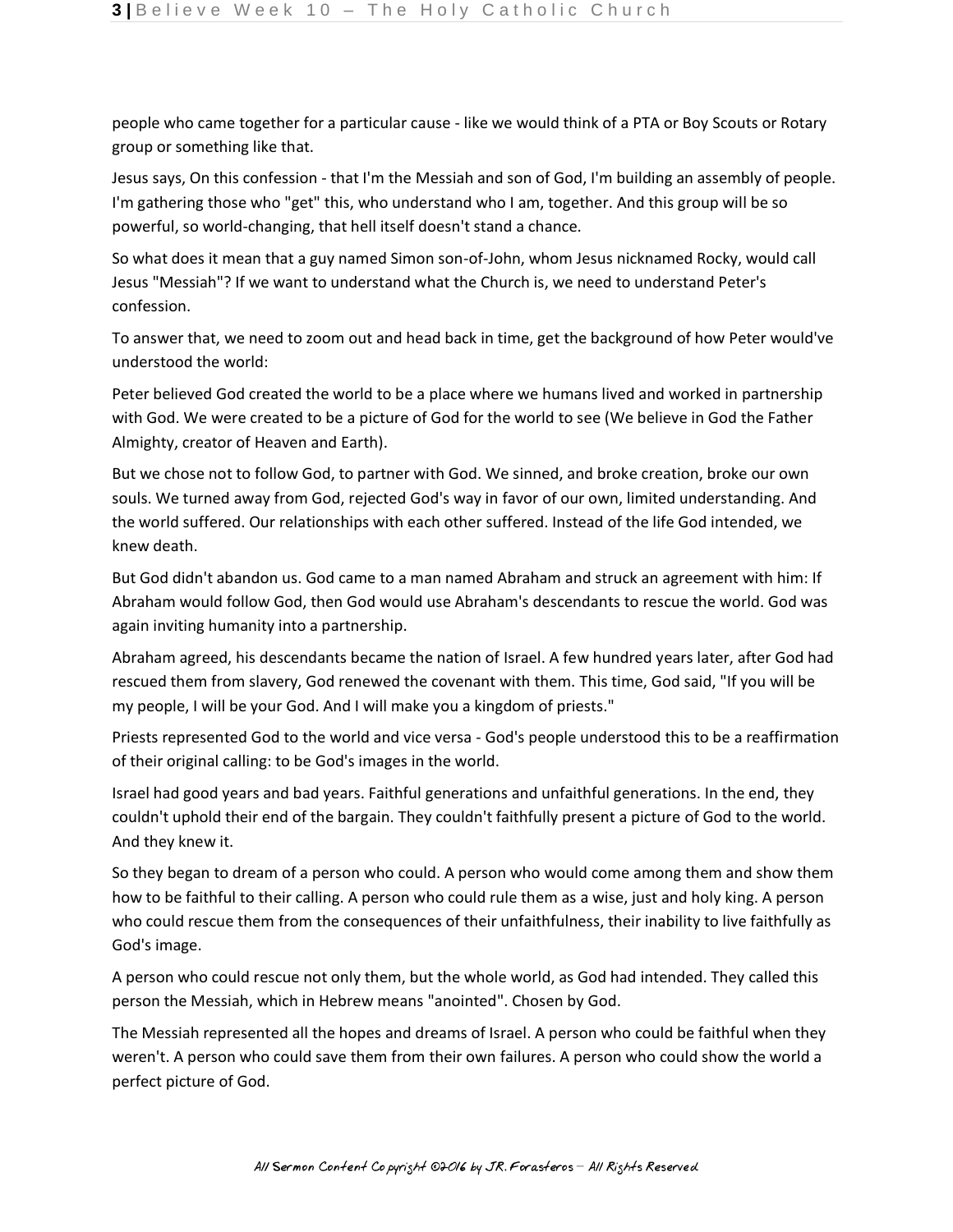Now, back to Caeserea Philippi: a guy named Jesus collected a group of 12 other guys who've been following him. He called them all in pretty much the same way: he walked up to them, interrupted what they were doing and invited them to follow him.

This is important: he approached them the same way the other teachers of his day approached their students. He didn't give them a theology quiz or test their biblical knowledge or tell them he was God or anything. In fact, the only unusual thing about his followers was who *they* were. They were rejects, guys who hadn't been chosen by the other teachers. Guys who for whatever reason didn't make the cut.

So these guys agree to follow Jesus. They sign up to follow a teacher around, to learn from him and become like him.

But it doesn't take long for them to begin to wonder. He's powerful. His teaching is... different from what they're used to. Wherever he goes, lives change. Sin is forgiven. People are healed.

They begin to realize this Jesus guy is more than just a teacher. Some are saying he's a prophet. But they see he's more than just a prophet. Some are even saying he's Elijah, one of Israel's most beloved champions, returned from the dead. But the disciples realize he's even more than Elijah was.

Which brings us to that moment, when Jesus looks at them and says, What do you think's going on here, guys? Have you figured out who I really am yet?

And Peter blurts out what they've all been suspecting: You're the Messiah! You're *God*! You're the guy we've all been waiting for, the perfect picture of God, the one who's going to rescue us and the whole world from our failures, our sins, from death itself!

And Jesus says, Bingo. Peter, you nailed it. God has allowed you to see the truth. And this new thing I'm doing, this people I'm assembling, will be founded on that truth.

Jesus is the perfect picture of God. He's also the perfect picture of humanity. He is our fulfilled vocation. Jesus saves us from sin and death and reconnects us to God, to the life we were always intended to live. (We spent several weeks working through our confession of Jesus.)

And the Church is the people who know that, who've said Yes to Jesus' invitation to be a part of God's restoration movement. The people who've come face-to-face with their need for rescue and reached out for Jesus' hand.

The Church is those who have said, You are the Messiah! You're the son of God!

The Church is not a building. The Church is not a worship gathering on a Sunday morning or a collection of c-groups or packing food boxes or any other program. These are things a Church *does*, but not what the Church *is*.

The Church is that group of people who have seen who Jesus is, who have been called together by God to join in God's ongoing rescue. We are the people who tell the world who God is, who *show* the world who God is.

So what does that mean for those of us who are gathered here today? We've come a long way from that first meeting of the Renewed Life Church. We've met in living rooms and a movie theater and even